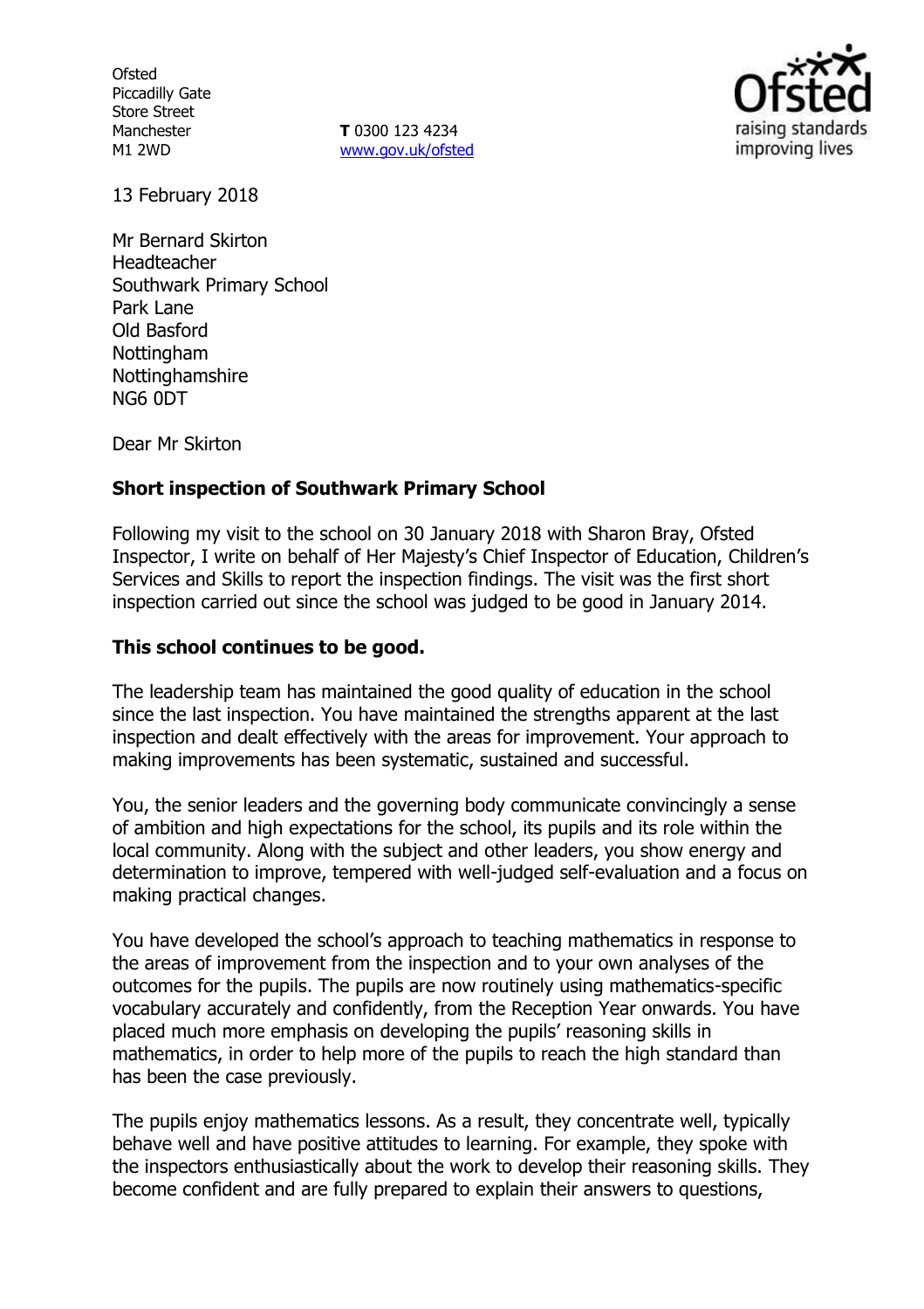

often in detail.

The teachers phrase their questions for the pupils well, taking account of the different abilities. They identify and correct the pupils' misconceptions. They help the pupils to understand any mistakes that they have made. As a result, the pupils make good progress. The level of challenge for the most able pupils is not consistently high enough for enough of them to reach the standards of which they are capable.

The pupils make particularly good progress in writing. The teachers assess the pupils' work accurately. The pupils' progress is monitored carefully. The teachers act on what they find out about the pupils' learning. The leaders have identified the aspects of learning that are inhibiting the most able pupils particularly from reaching the high standard in writing. That is done less effectively for the pupils who struggle with writing than for the other groups of pupils.

The teachers ensure that there is a clear focus on developing the pupils' grammar. The pupils are given plentiful opportunities to write in different subjects. That enables the pupils to rehearse and to extend their learning of grammar. The pupils understand the things that they have to learn and which they have to improve and are able to act on those things.

The subject leaders make a good contribution to improving the teaching in their areas of responsibility. They are knowledgeable, pick out appropriate things to be improved, based on careful monitoring of what is going on and how well the pupils are doing. The actions that they take lead to improvements, as they have, for example, in the teaching of mathematics.

The school's work to promote regular attendance has a good impact on pupils' attitudes. The pupils speak positively about the range of rewards for good attendance and for making a good improvement in attendance. You have brought about some marked improvements in the attendance of the pupils who are absent too often. These are often complex and difficult cases. Despite the very noteworthy improvements, a few of these pupils are still absent too often and this has had a marked impact on the overall levels of persistent absence at the school recently.

# **Safeguarding is effective.**

The leadership team has ensured that all safeguarding arrangements are fit for purpose and records are detailed and of high quality. The school's approach to safeguarding is thoroughgoing and well managed. You have developed a schoolwide network of systems and staffing that enables information to flow quickly and easily. Consequently, even seemingly minor concerns are identified and acted upon quickly.

The staff understand their responsibilities well and are alert to a wide range of potential indications that a pupil may be experiencing difficulty. As a result, the pupils feel safe at the school.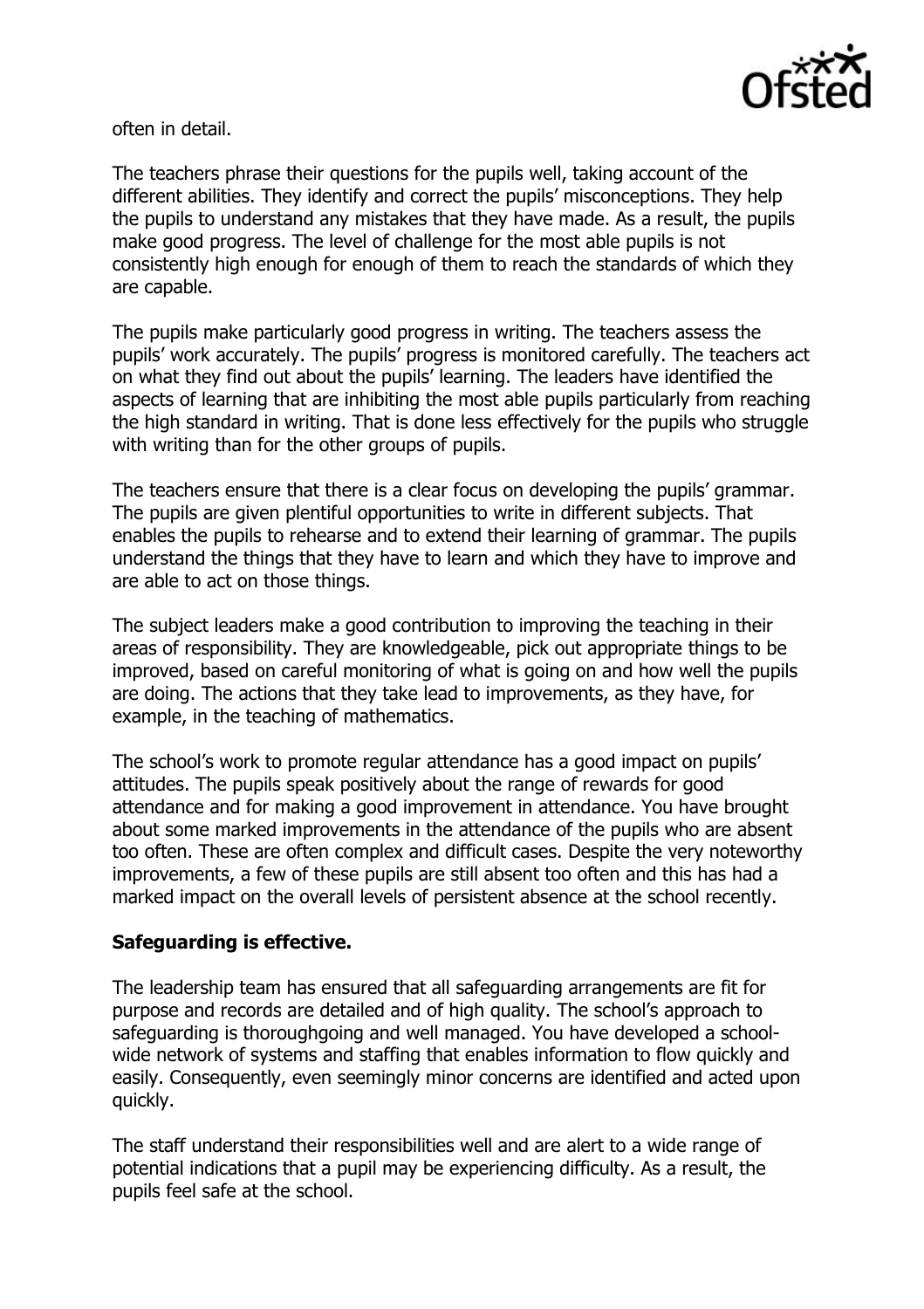

You have put in place strong and effective links to coordinate the work to deal with persistent absence and the work to safeguard the pupils. You work well with the families and the pupils concerned and coordinate your efforts with the work of external agencies. You utilise the full range of options available to you for dealing with persistent absence. You follow up absences in order to establish the whereabouts of the pupils. You use the local authority's protocols for children who may be missing from education, when necessary.

### **Inspection findings**

- You begin developing the children's mathematical reasoning skills in the Reception Year. For example, an inspector observed the children working out different ways to make up the number 12.
- $\blacksquare$  The teachers demonstrate for the pupils ways for them to explain their understanding of mathematics. Routinely, they expect the pupils to explain the ways in which they have done things.
- The teachers find successful ways to help the children in the Reception Year and the pupils in the main school to apply the mathematical principles they learn. This helps to develop the pupils' mathematics reasoning skills.
- $\blacksquare$  The teachers use a range of stimulating methods that help the pupils to be interested in writing and so to develop their skills. For example, work on a simulated crime scene investigation helped Year 6 pupils to visualise the things that they were expected to write about.
- The proportion of pupils reaching the high standard in mathematics by the end of key stage 2 is below average, including for the most able pupils. The teachers do not insist on routinely high standards for the presentation of the pupils' mathematics work.
- The school provides a wide range of helpful support for disadvantaged pupils.
- $\blacksquare$  The teachers do not identify precisely enough the things that are holding back the pupils who struggle with writing.
- The teachers correct the pupils' written mistakes in grammar well. They do not routinely reinforce good grammar and the requirements of formal language sufficiently when responding to the pupils' verbal answers.

# **Next steps for the school**

Leaders and those responsible for governance should ensure that:

- $\blacksquare$  in mathematics,
	- the pupils routinely present their work to a high standard
	- the level of challenge for the most able pupils is consistently high.
- in writing,